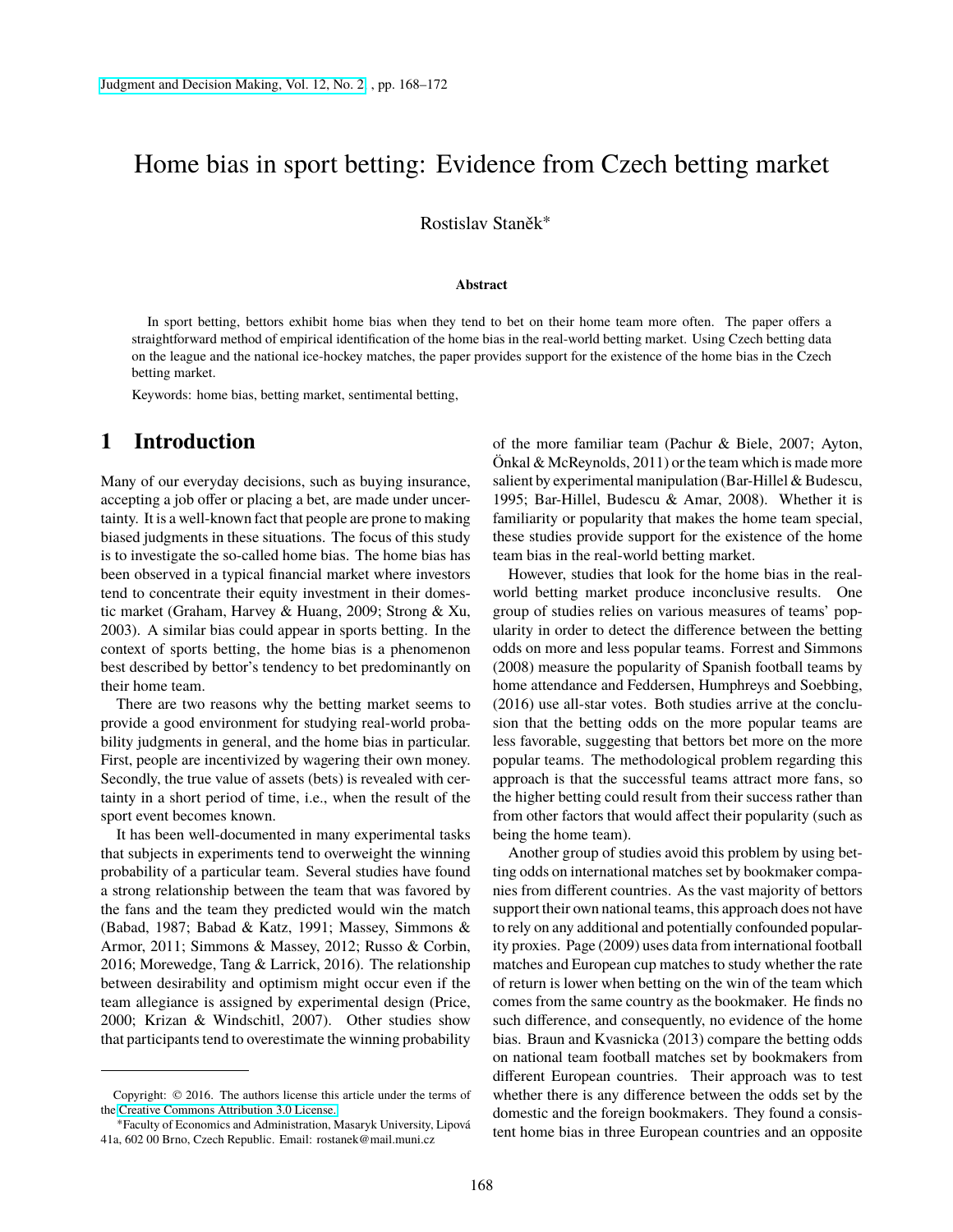pattern in two of the twelve European countries in their sample. The crucial assumption underlying this approach is that a difference in market structure and legal regulations among national markets affects only the average level of all odds and not the individual odds of different countries.

This paper presents a new and straightforward method of how to identify the home team bias in the real-world betting market. The method proposed in this paper follows the assumption that the home bias should be observed in bets on the win of the national team. This measure is clearly exogenous and does not raise endogeneity concerns. But instead of comparing odds set by bookmakers from different countries, the method identifies the home bias by estimating a logit model where the dependent variable is the success of the bet and the explanatory variables are the constant and the logarithm of the possible net return and home team dummy variable. The proposed method requires data from only one betting market.

In order to show that this method has a potential to identify the home team bias, I apply this method to the Czech betting data on ice-hockey matches of the Czech national team and league matches. There are two reasons why ice-hockey bets are especially suitable for this purpose. Firstly, ice-hockey is the most popular sport in the Czech Republic and the Czech national team is popular and well known among the Czech citizens. Secondly, there are around 30 matches of the Czech team per season which is more than in other popular sports.

# **2 Method and data**

#### **2.1 Identification strategy**

This section explains the main idea behind the identification strategy employed in this paper. Suppose that bettors are subject to the home team bias, so they want to bet predominantly on the home team win. The bettors are therefore willing to accept less favorable odds when betting on the home team. There are two potential bookmaker's reactions to the bettors' bias. If the bookmaker does not want to take a risky position, he will set the odds to balance the monetary value of the bets placed on each side of the bet. Then, the odds against the home team have to be higher (and, therefore, the odds favoring the home team lower) in order to attract bettors. If the bookmaker is willing to take the unbalanced position, he will maximize his profit by exploiting the bias, setting lower odds for the win of the home team (Levitt, 2004). In both cases, the probability that the bet on the home team win is successful is lower than the probability of the regular bet with the same odds. Regular bet refers to a bet on a match in which the home team does not participate.

The implication that there should be a difference in the success probability of the bet on the home team and a regular team offers a way to identify the home bias. The identification strategy employed in this paper aims at finding out whether the probability of the home team win is lower than the probability of a regular team win given the same odds.

Obviously, the winning probabilities are not directly observable – only the actual outcome of the bet. The standard solution to this problem is to estimate the logit model where the dependent variable is a binary variable denoting the result of the bet. This is equivalent to the formulation where the dependent variable is the logarithm of the winning odds.<sup>1</sup> In order to control for the betting odds appropriately, they are transformed in the same way and the following model is estimated:

<span id="page-1-0"></span>
$$
R_i = \alpha_0 + \alpha_1 \log(O_i - 1) + \alpha_2 \text{Home}, \tag{1}
$$

where the dependent variable  $R_i$  is a binary variable which takes the value 1 if the bet was successful and 0 otherwise, *O*<sup>i</sup> are the odds set by the bookmaker and *Home* is a dummy variable which takes the value 1 if the bet was on the win of the home team and 0 otherwise.

The parameter  $\alpha_0$  measures the unfairness of the betting odds in comparison with the winning odds, and the parameter  $\alpha_1$  measures the difference in profitability between bets on favorites and longshots. Suppose that the bookmaker offers fair odds for each match, the corresponding parameter values are  $\alpha_0 = 0$  and  $\alpha_1 = -1$ . Since it is generally acknowledged that bookmakers make some profit, the expected sign of  $\alpha_0$  is negative. The expected value of the coefficient is  $\alpha_1$  < -1 due to the well-established fact that bets on favorites are more profitable than bets on longshots (Snowberg & Wolfers, 2010; Ottaviani & Sørensen, 2008). The parameter  $\alpha_2$  measures the home bias. The negative value of the coefficient  $\alpha_2$  indicates the presence of the home bias as the winning probability of the home team bets is lower than the winning probability of a regular team bets, given the same betting odds.

#### **2.2 Data**

The dataset used in the following empirical analysis comes from the Czech commercial database Trefik. It contains the closing odds and results of 9,404 ice-hockey matches between 1997 and 2014. There are 7,073 matches from the Czech league and 2,331 international matches. The Czech national team participated in 513 international matches. The odds were set by the largest Czech bookmaker – the company Tipsport. The dataset contains the following variables for each match:

- Odds for each possible outcome (home win, draw, and away win)
- Actual result of the match

<sup>&</sup>lt;sup>1</sup>The term winning odds does not refer to the odds set by a/the bookmaker. It refers to the ratio of the probability that the particular team wins to the probability that it does not win,  $p/(1-p)$ .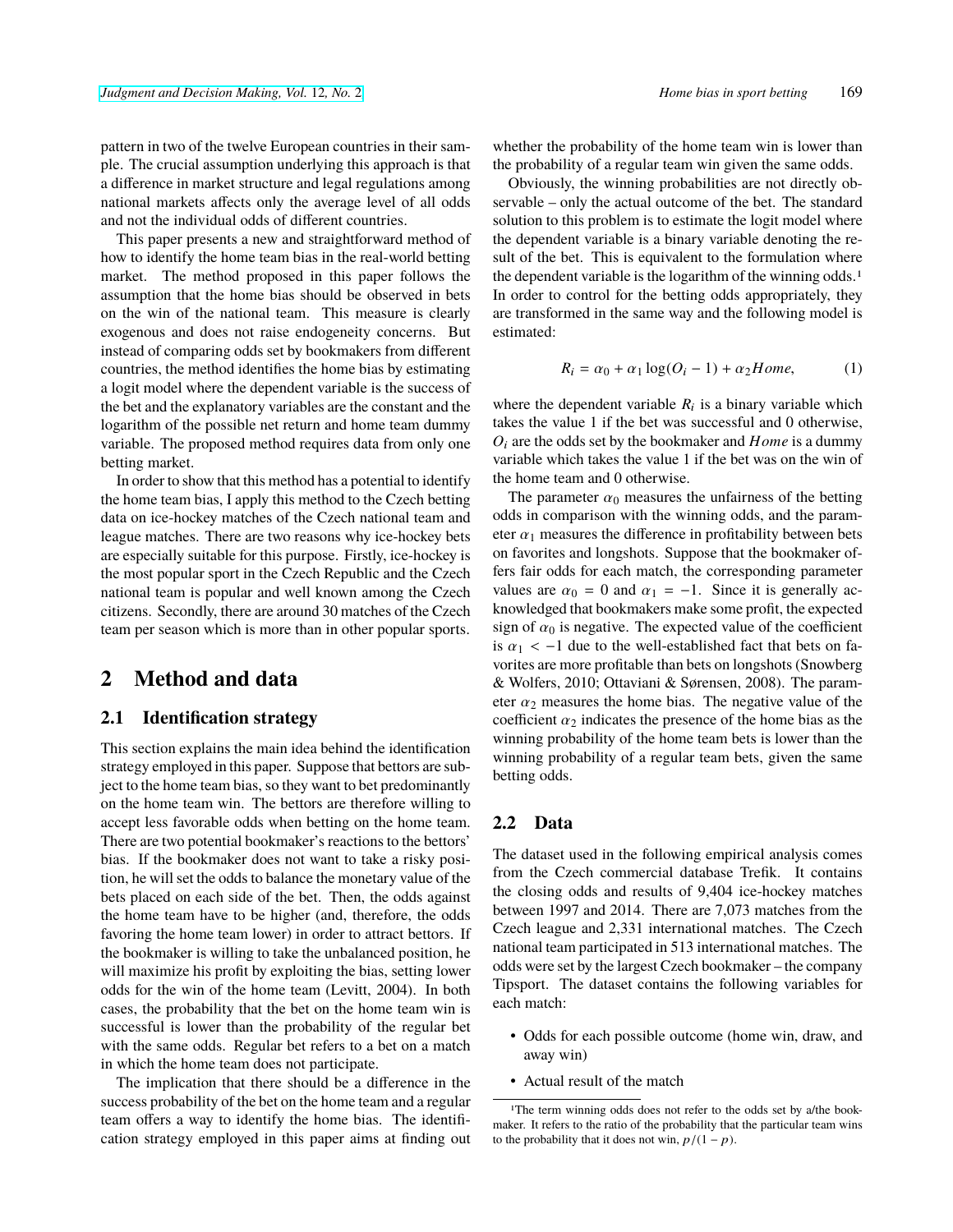- Date of the match
- Variable that identifies whether it is a league or an international match
- Variable that identifies whether the Czech national team participated in the match
- Variable that identifies the odds corresponding with the Czech national team

#### **2.3 Estimation procedure**

This section provides a detail description of the estimation procedure.

The estimation procedure has to deal with the problem that different outcomes of the same match are not independent. If the odds on the particular team are biased upwards, then the odds on the opponent are biased downwards. Similarly, one team winning the match means that the opponent has lost the match. In order to preserve the independence of observations, a sample of independent outcomes is created in the following way. If the Czech national team takes part in the match, the bet on the win of the Czech national is chosen. In case of regular matches, one of the outcomes on which the bet is placed is chosen randomly. The sample thus includes all 513 bets on the win of the Czech national team and 8891 randomly selected bets from other matches. The Odds, the date, the result of the bet and the identification variables defined above are recorded for each bet.

This sample represents the input for the estimation of the model described by [\(1\)](#page-1-0). Since the estimation results depend on the random selection of outcomes of regular matches, I performed this estimation on 1,000 randomly chosen samples. Each sample includes the same bets on the Czech national team win and a random selection of bets from regular matches. The aim of the repetition is to verify that the results are not sensitive to the random selection of bets.

To further verify the robustness of the results, I have estimated two additional model specifications. The first additional specification contains year fixed effects as a control for the possible time-specific unobservable characteristics of the betting market. The specification of the model is defined by the following equation, where the index *t* refers to the year:

<span id="page-2-0"></span>
$$
R_i = \alpha_{0,t} + \alpha_1 \log(O_i - 1) + \alpha_2 \text{Home}.
$$
 (2)

A concern may also arise that the preferences of bettors differ between the bets on the international matches and the Czech league matches. Henceforth, I estimated the models [\(1\)](#page-1-0) and [\(2\)](#page-2-0) using only the subsample of bets from the international matches.

TABLE 1: Results of logit regressions.

<span id="page-2-1"></span>

|                     | All matches    |                             | International matches           |             |
|---------------------|----------------|-----------------------------|---------------------------------|-------------|
|                     | 1              | $\mathcal{D}_{\mathcal{L}}$ | 3                               | 4           |
| Constant            | $-0.08***$     | $-0.238*$                   | $-0.037$                        | $-0.006$    |
|                     | (0.029)        | (0.126)                     | (0.064)                         | (0.258)     |
| $Log(Odd-1)$        |                |                             | $-1.166*** -1.172*** -1.275***$ | $-1.272***$ |
|                     | (0.034)        | (0.034)                     | (0.06)                          | (0.06)      |
| CZ                  |                | $-0.267***$ $-0.278***$     | $-0.318***$                     | $-0.306**$  |
|                     | (0.104)        | (0.104)                     | (0.12)                          | (0.122)     |
| Fixed-year effects  | N <sub>0</sub> | Yes                         | N <sub>0</sub>                  | Yes         |
| McFadden $R^2$      | 0.13           | 0.13                        | 0.23                            | 0.24        |
| <b>Observations</b> | 9,403          | 9,403                       | 2,331                           | 2,331       |

Note: models are numbered by column. Cell entries list regression coefficients, with standard deviations in parentheses. Statistical significance is denoted as follows: <sup>∗</sup> *p* < .10, ∗∗ *p* < .05, ∗∗∗ *p* < .01.

<span id="page-2-2"></span>

FIGURE 1: Density of the coefficient  $\alpha_2$ .

### **3 Results**

Table [1](#page-2-1) reports the estimation results. Specifically, it shows the results of the estimation with the median value of the parameter  $\alpha_2$ .

Column 1 reports the estimation of the equation [\(1\)](#page-1-0) on the sample of international and league matches. It provides evidence for the existence of the optimism bias as the coefficient for the bets on the win of the Czech national team is significantly less than zero.

The results from all 1,000 estimations are very similar. Figures [1](#page-2-2) and [2](#page-3-0) illustrate that the results are not driven by the random sample selection. Figure [2](#page-3-0) depicts the Kernel density of the coefficient  $\alpha_2$  from all the estimations. The coefficient  $\alpha_2$  is negative in all the random samples estimations with median value −0.267. Figure [3](#page-3-1) shows the Kernel density for the p-values of the coefficient  $\alpha_2$ . The negative values of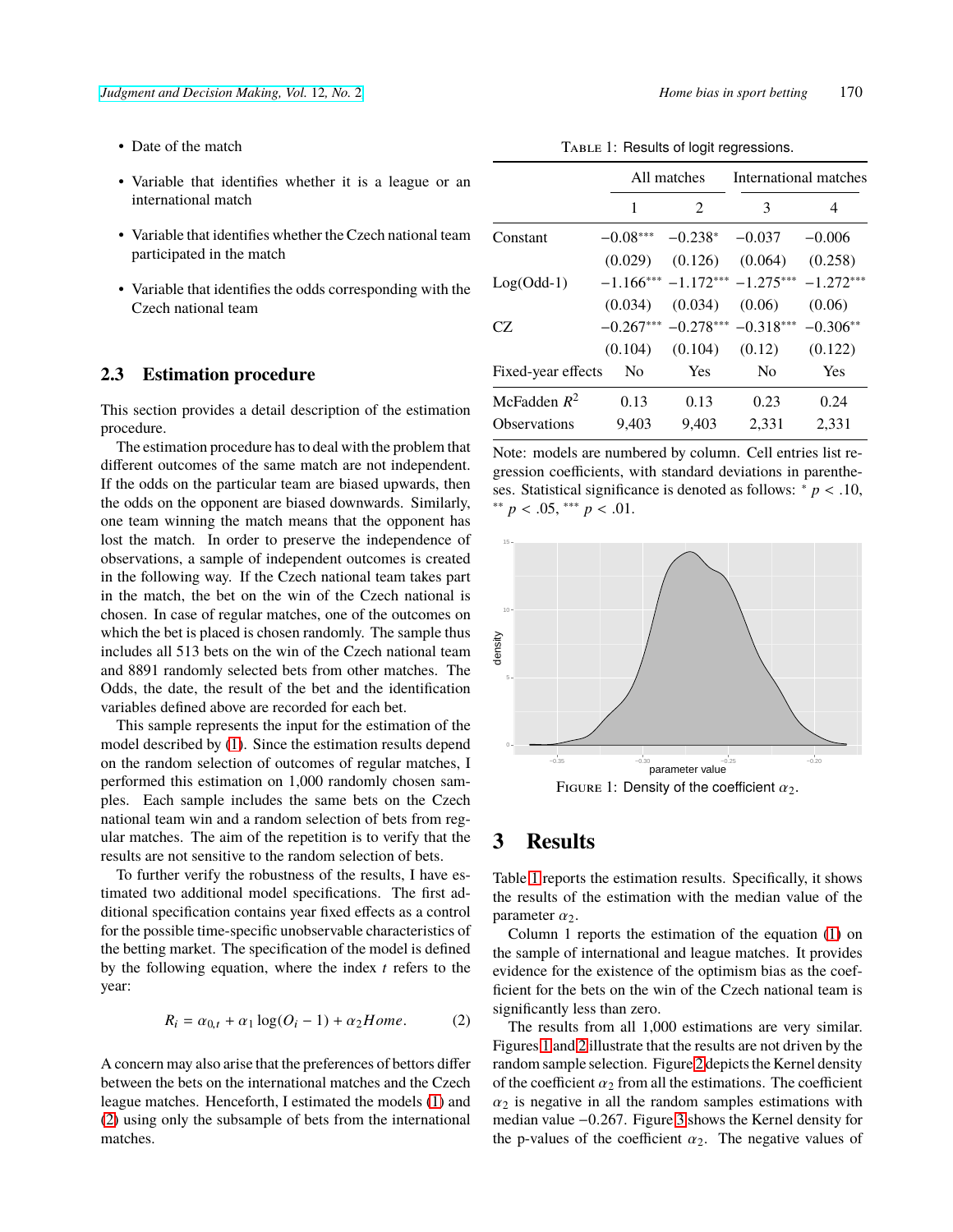<span id="page-3-0"></span>

FIGURE 2: Density of the p-values of the coefficient  $\alpha_2$ .

<span id="page-3-1"></span>

Figure 3: Betting odds and winning probability.

the coefficient are statistically significant at the 5% level in more than 99% of samples. The maximum p-value from all the random samples estimations is 0.08.

Additional columns in Table [1](#page-2-1) present the robustness checks. Column 2 presents the estimation results of the model with year fixed effects. The parameter  $\alpha_2$  is still negative and highly statistically significant. Columns 3 and 4 present the estimation results using only the sample of the international matches. Column 4 includes year fixed effects. These results suggest that the evidence supporting the home team bias is robust.

Figure [3](#page-3-1) presents the estimated relationship between the betting odds and the winning probabilities based on the column 1 of the Table [1.](#page-2-1) The solid line describes the relationship for bets on the win of the Czech national and the dashed line corresponds to normal bets. The figure shows the home team bias is not only statistically significant, but also quantitatively substantial. The difference in the winning probability between the home team bets and the regular bets is about 0.07 for the tight matches. For example, regular bet at the odds 2 is almost fair, the winning probability is 0.48, whereas the home team bet at the same odds gives the winning probability 0.41.

### **4 Discussion**

Previous research found some evidence for the existence of the home team bias. This paper offers a straightforward method of the home bias identification and it shows that the home bias exists on the Czech betting market. There are several explanations of the source of the home bias which can be divided according to what makes the home team special.

One group of explanations is based on the assumption that the bettors are also supporters of the home team. The home bias can be caused by the optimism bias (Babad & Katz, 1991; Krizan & Windschitl, 2007). The optimism bias is the idea that people's desire exhibits causal influence on their expectations – specifically, people overestimate the likelihood of positive events and underestimate the likelihood of negative events. As the win of the national team is desired, the bettor's perception of the national team's chances of winning may be biased upwards. Interestingly, the experimental evidence shows that optimism bias persists in the environment with unearned, but significant monetary incentives (Simmons & Massey, 2012) and unambiguous feedback (Massey et al., 2011).

Another group of explanations proposes that bettors have a better knowledge of the home team. The home bias in stock markets is sometimes explained by the competence effect (Graham et al., 2009). The Competence effect states that people's willingness to act on their own judgment depends on their subjective competence (Heath & Tversky, 1991). Therefore, if the bettors feel knowledgeable about their home team, they might be more willing to bet on the home team matches. However, the competence effect does not explain why they should predominantly bet on the home team and not against it. Still, the home team bias may be explained by the fact that bettors tend to bet on the team they know (Pachur & Biele, 2007; Ayton et al., 2011). Similarly, Bar-Hillel et al. (2008) show that bettors overestimate the winning probability of the salient option. As the home team is better known and salient, this may also explain the home bias.

Whatever is the cause of the home bias, the results suggest that the home bias persists in the environment with significant monetary incentives and unambiguous feedback.

# **References**

- Ayton, P., Önkal, D., & McReynolds, L. (2011). Effects of ignorance and information on judgments and decisions. *Judgment and Decision Making, 6*(5), 381–391.
- Babad, E. (1987). Wishful thinking and objectivity among sports fans. *Social Behaviour, 2* (4), 231–240.
- Babad, E., & Katz, Y. (1991). Wishful thinking—against all odds. *Journal of Applied Social Psychology, 21*(23),